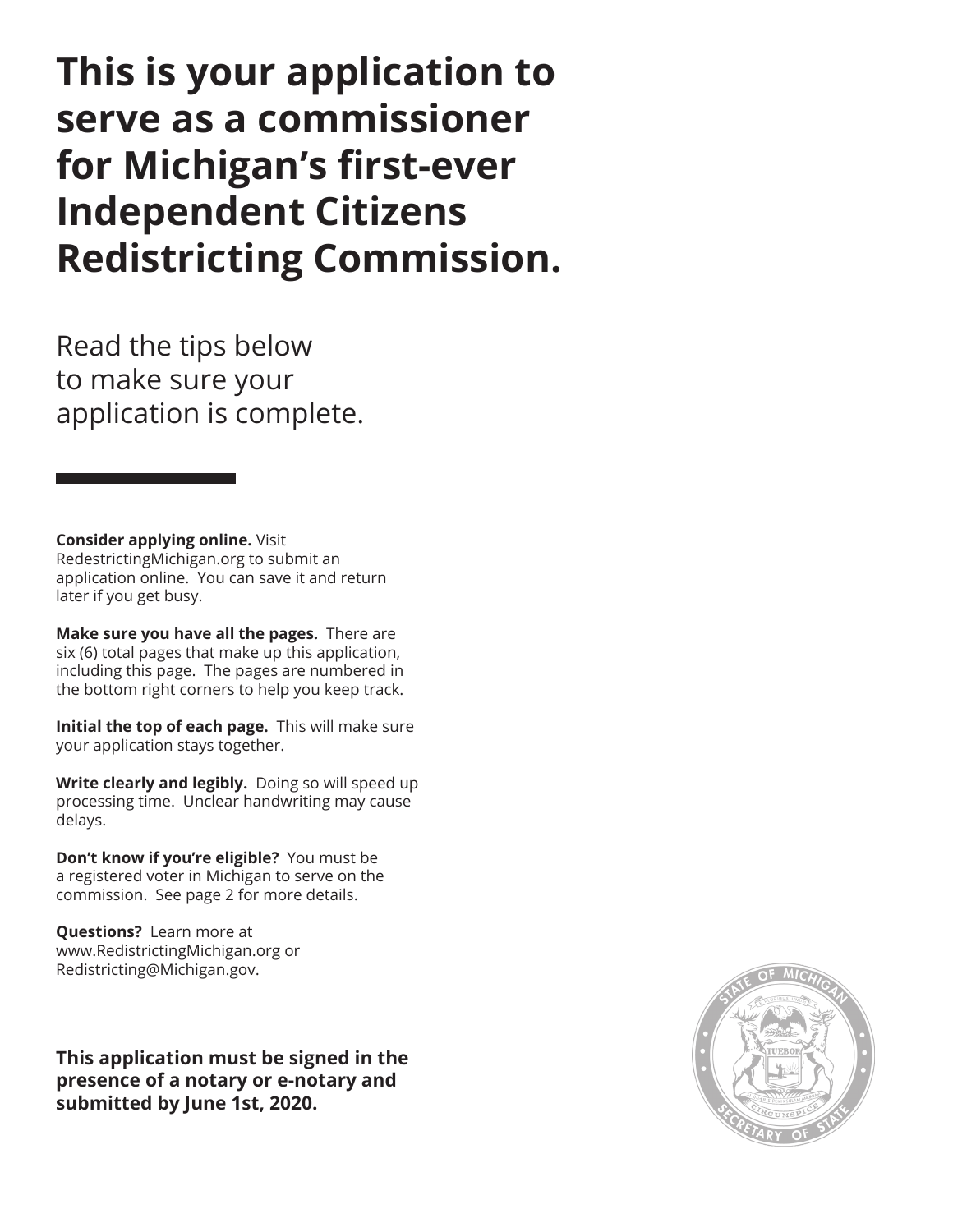# **Here are some important things to know before you start.**

### **The law includes some criteria for who can serve on this commission.**

The questions in this section of the application make sure you're eligible and don't have any conflicts that might keep you from serving on the Citizens Redistricting Commission.

Answer these questions to the best of your ability. If you have any concerns or feel you're unable to answer a given prompt, please contact Redistricting@Michigan.gov.

Are you a registered voter in the state of Michigan? *If you're not sure, you can check your voter registration at michigan.gov/Vote.*

#### $\Box$  Yes  $\Box$  No

If you are not currently registered, will you be registered by August 15, 2020?

 $\Box$  Yes  $\Box$  No  $\Box$  N/A

#### **You are not eligible to serve on the commission if you answer "Yes" to any of the following:**

1. I am now, or have been at any time since August 15, 2014:

A. A declared candidate for partisan federal, state, or local office.  $\Box$  Yes  $\Box$  No

B. An elected official to partisan federal, state, or local office.

#### $\Box$ Yes  $\Box$ No

C. An officer or member of the governing body of a national, state, or local political party.

#### $\Box$  Yes  $\Box$  No

D. A paid consultant or employee of a federal, state, or local elected official or political candidate, of a federal, state, or local political candidate's campaign, or of a political action committee.

#### $\Box$  Yes  $\Box$  No

E. An employee of the legislature.  $\Box$  Yes  $\Box$  No

F. A lobbyist agent registered with the Michigan Bureau of Elections.  $\Box$ Yes  $\Box$ No

G. An employee of a lobbyist agent registered with the Michigan Bureau of Elections.

 $\Box$ Yes  $\Box$ No

H. An unclassified state employee pursuant to Article XI, Section 5 of the Michigan Constitution.

#### $\Box$  Yes  $\Box$  No

*Note: If you are an employee of courts of record, employee of the state institutions of higher education, or person in the armed forces of the state, you are still eligible to serve on the commission. You should answer "No" to this question.* 

2. I am a parent, stepparent, child, stepchild, or spouse of a person to whom sections A through H would apply.

#### $\Box$ Yes  $\Box$ No

3. I am disqualified for appointed or elected office in Michigan.

 $\Box$  Yes  $\Box$  No

#### **How this application will be used**

I understand that if randomly selected as one of 200 semifinalists, the contents of this application (except my street address, email, and phone number) will be made available to the public.

#### □Yes, I understand

I understand that while this application is a public document, my email and phone number will be kept confidential to the extent authorized by law.

□Yes, I understand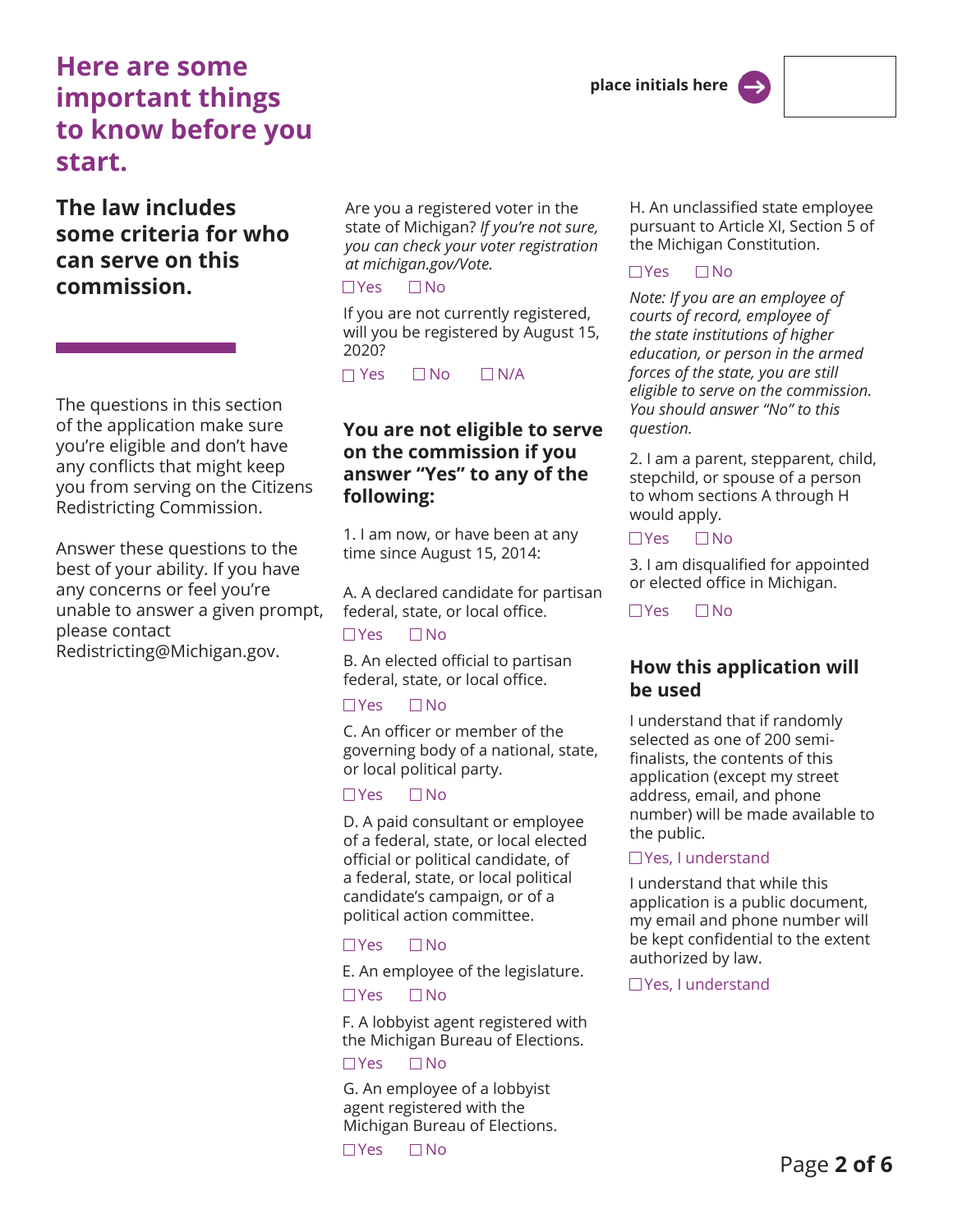# **What to expect if you're selected.**

**Being part of this Commission is an exciting and historic opportunity. It will also require a significant commitment of time and energy.** 

These questions help set expectations.



#### **Indicate whether you agree to the following conditions if you're appointed to the Commission:**

If selected to serve the Commission, you will not be eligible to hold a partisan elective office at the state, county, city, village, or township level in Michigan for five (5) years. Do you understand that by serving on the Commission you are ineligible to hold these elected offices for five (5) years after you are selected to the Commission?

#### $\Box$  Yes  $\Box$  No

Serving on the Commission will require a time commitment of more than one year, including periods of both part-time and fulltime work (approximately 10 – 40+ hours per week). The Commission must conduct open meetings. Most commissioners (at least 9 of 13) must be present at each meeting. Are you able to dedicate the necessary time to fulfill your duties as commissioner in addition to your other personal and work obligations? *Note: like jury duty, your employer cannot fire you for serving on this commission.*

#### $\Box$  Yes  $\Box$  No

Each commissioner will receive compensation. The amount is set by law at approximately \$40,000. With this financial expectation in mind, will you be able to serve on the Commission?

#### $\Box$ Yes  $\Box$ No

Being a commissioner also requires travel to at least 15 public hearings across Michigan. With travel expectations in mind, will you be able to serve on the Commission?

 $\Box$ Yes  $\Box$ No

The Michigan Constitution states, "each commissioner shall perform his or her duties in a manner that is impartial and reinforces public confidence in the integrity of the redistricting process." If selected, are you able to conduct yourself accordingly?

#### $\Box$ Yes  $\Box$ No

The Constitution specifies redistricting maps adopted by the Commission must receive a majority vote, and support from at least two commissioners of each political party affiliation (Democratic, Republican, and unaffiliated). If selected, do you believe you will be able to collaborate with fellow commissioners to reach consensus?

 $\Box$  Yes  $\Box$  No

#### **Indicate your political affiliation:**

The Commission will be made up of 13 commissioners: 4 commissioners who affiliate with the Republican Party , 4 commissioners who affiliate with the Democratic Party, and 5 commissioners who do not affiliate with either major party.

To meet this requirement, we need to know your political affiliation **(please select one).**

- $\Box$ I do not affiliate with either the Republican or Democratic Party.
- $\Box$  I affiliate with the Democratic Party.
- $\Box$  I affiliate with the Republican Party.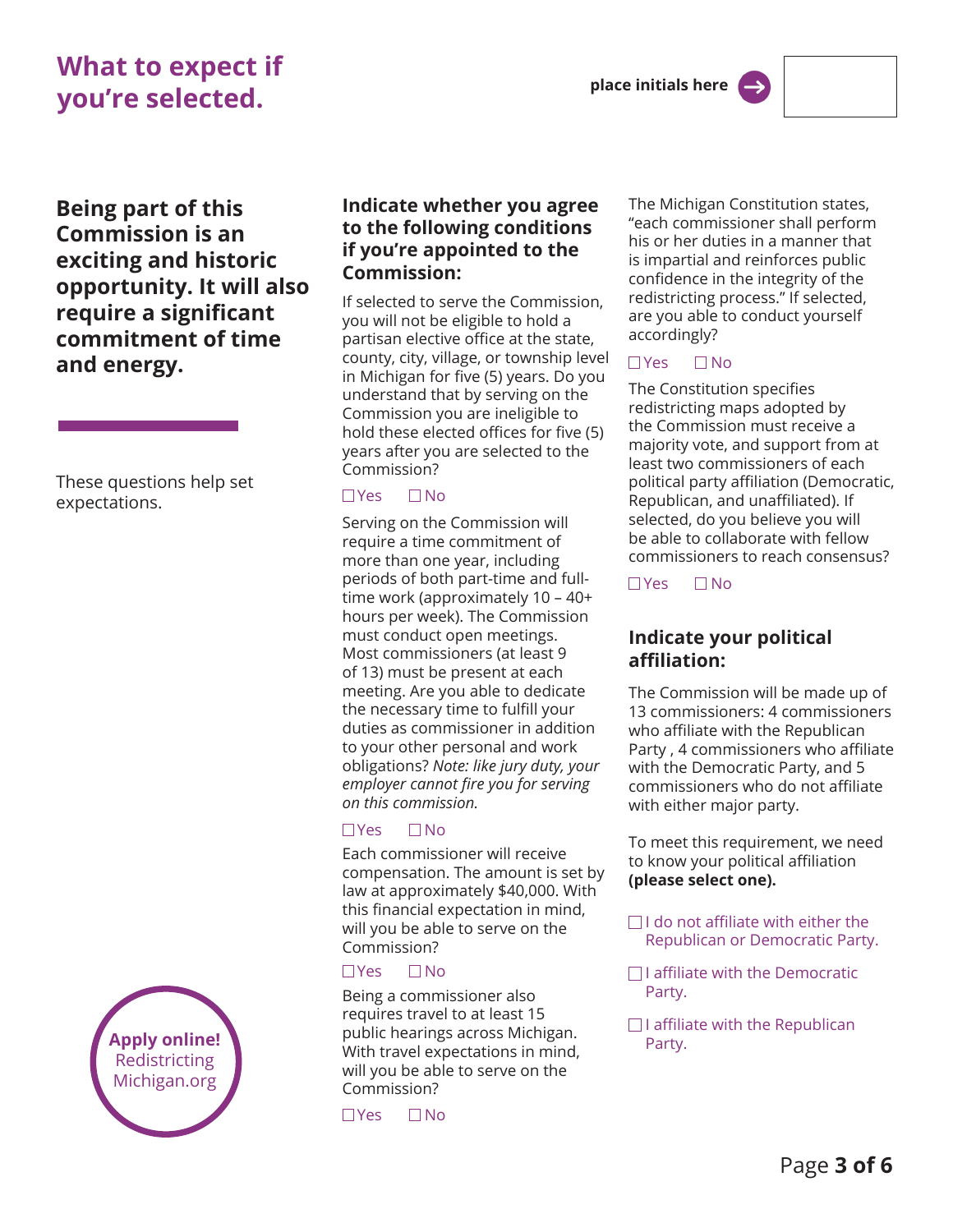# **Tell us about yourself.**

**The Secretary of State invites wide public participation in this Commission from communities across Michigan. Potential commissioners should "mirror the geographic and demographic makeup of the state."**

The demographic information you provide will help achieve that goal. We will use this data in our outreach efforts and in the next phase of the selection process, as mandated by the state Constitution.

If you have any questions about the next step of the process, please visit RedistrictingMichigan.org or contact Redistricting@Michigan.gov.



#### **Name**

| Last Name |  |  |  |  |  |  |  |  |  |  |
|-----------|--|--|--|--|--|--|--|--|--|--|
|           |  |  |  |  |  |  |  |  |  |  |

#### **Address**

First Name

(where you are registered to vote)

| $City/ Town$ $\Big\ $ $\Big\ $ $\Big\ $ $\Big\ $ $\Big\ $ $\Big\ $ $\Big\ $ $\Big\ $ $\Big\ $ $\Big\ $ $\Big\ $ $\Big\ $ $\Big\ $ $\Big\ $ |  |  |  |  |  |  |  |  |  |  |  |
|--------------------------------------------------------------------------------------------------------------------------------------------|--|--|--|--|--|--|--|--|--|--|--|
| State $ M_i  c_h i g_a n $ Zip $ $                                                                                                         |  |  |  |  |  |  |  |  |  |  |  |

### **Temporary Mailing Address**

(if different than the address listed above)

| Address line 1 $\begin{array}{ c c c c c }\n\hline\n\end{array}$ |  |                                        |  |  |  |  |  |  |  |  |  |
|------------------------------------------------------------------|--|----------------------------------------|--|--|--|--|--|--|--|--|--|
| Address line 2 $\vert$                                           |  |                                        |  |  |  |  |  |  |  |  |  |
| City/Town                                                        |  | the control of the control of the con- |  |  |  |  |  |  |  |  |  |
| $ M_i $ i c h i g a n $ Zip $<br><b>State</b>                    |  |                                        |  |  |  |  |  |  |  |  |  |

### **Contact Information**

The Secretary of State may need to contact you regarding your application. What is the best way to reach you?

| Phone 1 |  |  |  |  |  |  | Type |  |  |  |  |
|---------|--|--|--|--|--|--|------|--|--|--|--|
| Phone 2 |  |  |  |  |  |  | Type |  |  |  |  |
| Email   |  |  |  |  |  |  |      |  |  |  |  |

## **Demographic Information**

Hispanic, Latino, or Spanish origin?

- Yes
- $\Box$  No

Race (please select all that apply)

- $\Box$  White
- □ Black or African American
- $\Box$  American Indian or Alaska Native

 $\Box$  Asian

 $\Box$  Other

Gender

 $\Box$  Male

 $\Box$  Female

Birth year

**place initials here**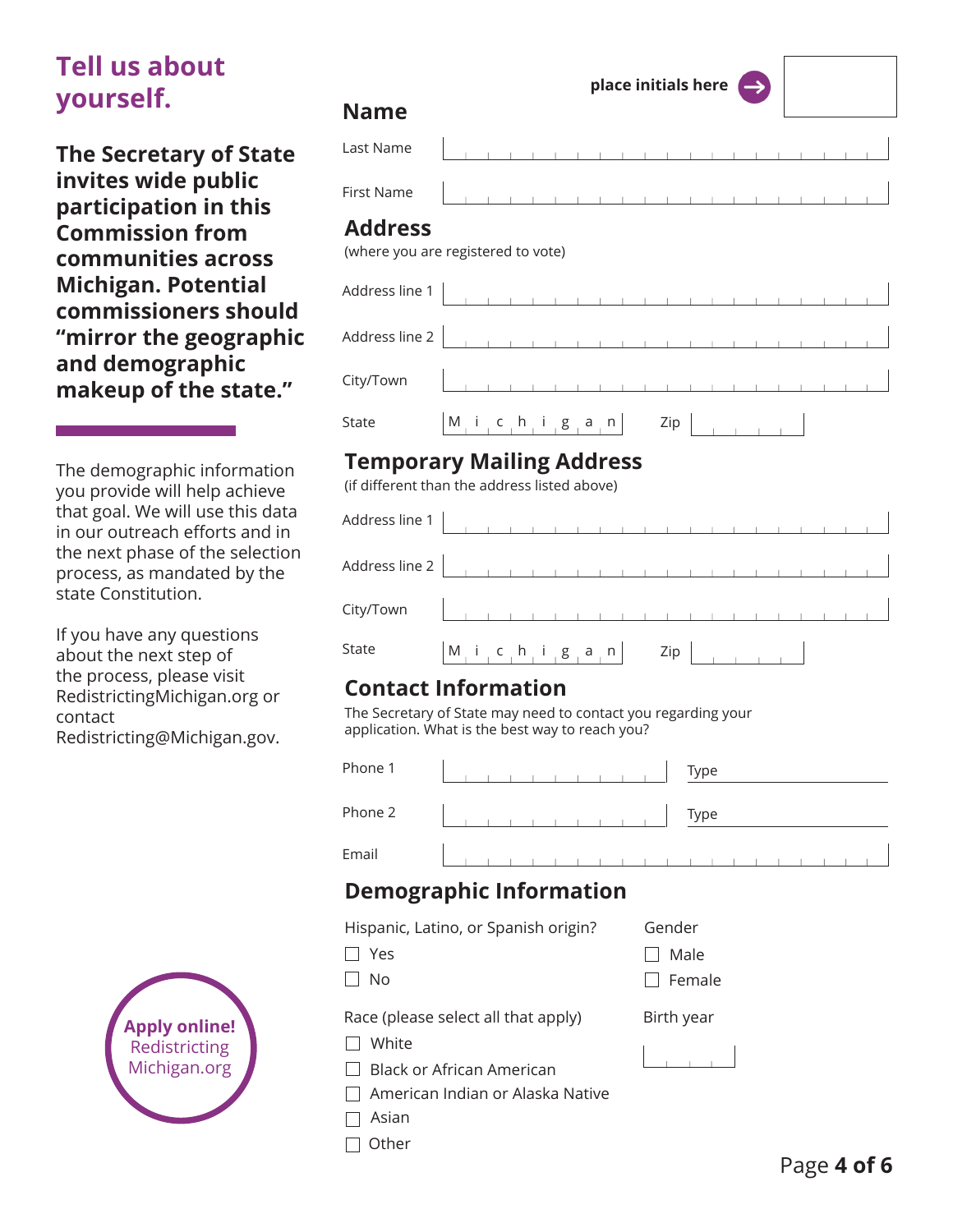# **Optional: Why do you care about this?**

**If you would like to further elaborate on your political party affiliation or your desire to serve as a commissioner, you may use the space to the right to do so.** 

#### **place initials here**



#### **If you prefer to type these responses, complete your application online by visiting RedistrictingMichigan.org.**

Why do you want to serve on the Michigan Independent Citizens Redistricting Commission? *Suggested length approximately 0 - 500 words.*

You don't need to provide any further information in order to serve on the Commission. Any additional information you provide won't impact your eligibility or selection as one of the 200 semi-finalists.

If you're randomly selected, any additional information you provide will be made public and submitted to the legislative leaders reviewing your application. Specifically, the Speaker of the House, House Minority Leader, Senate Majority Leader, and Senate Minority leader may each remove up to five (5) applicants before the final random draw.

Describe why or how you affiliate with either the Democratic Party, the Republican Party, or why you don't affiliate with either. *Suggested length approximately 0 – 500 words.* 

**Apply online!** Redistricting Michigan.org